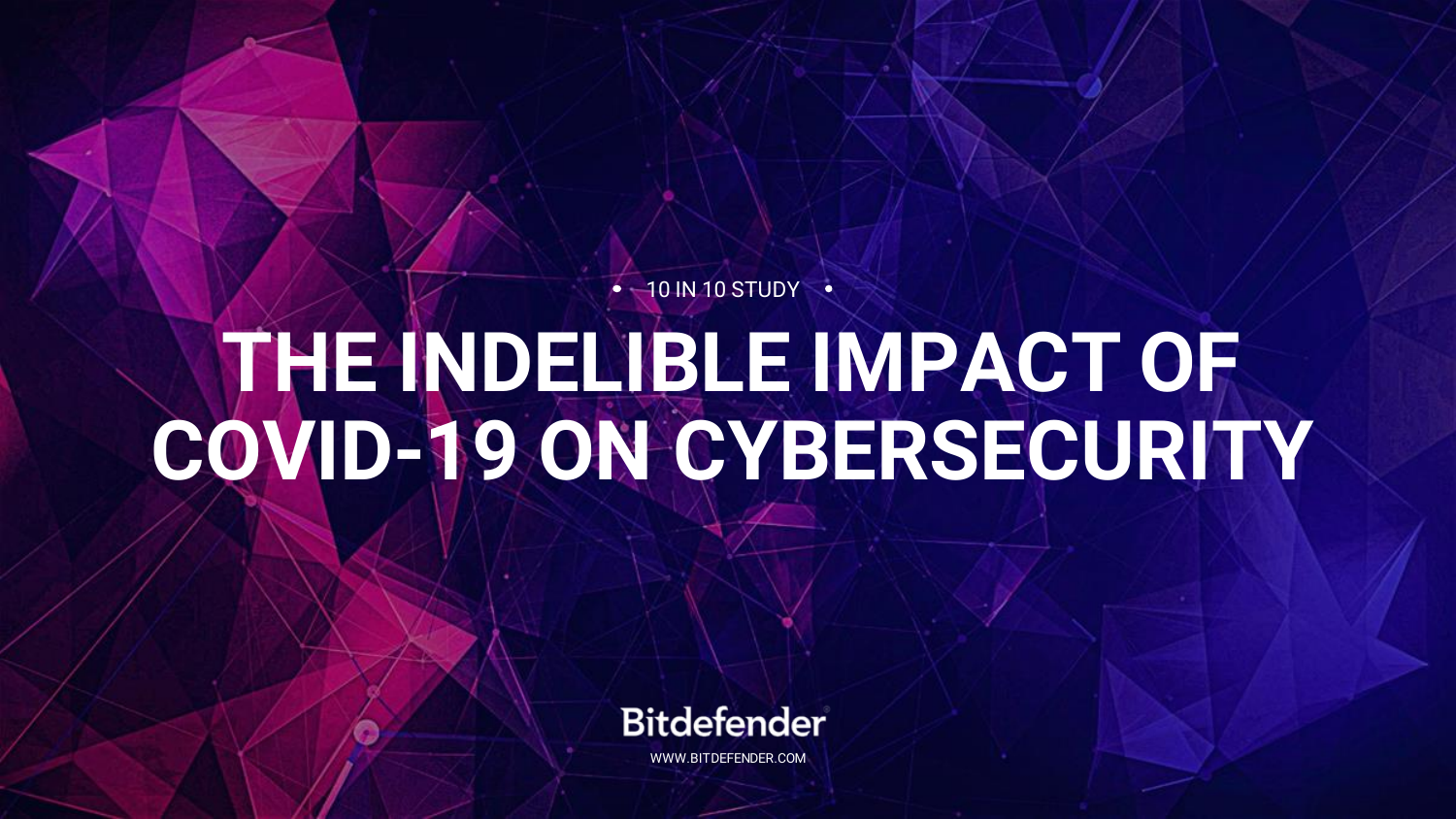## ACCORDING TO INFOSEC PROFESSIONALS

50% HAD NO CONTINGENCY PLAN IN PLACE FOR COVID-19

86% ADMITTED THAT ATTACKS WERE ON THE RISE DURING THIS PERIOD

81% BELIEVE THAT COVID-19 WILL CHANGE THE WAY THEIR BUSINESSES OPERATE LONG-TERM



PHISHING/WHALING ATTACKS WERE THE MOST COMMON TYPE OF ATTACK TO SEE AN INCREASE DURING COVID-19



25% ARE CONCERNED THAT BAD ACTORS WILL TARGET PEOPLE WORKING FROM HOME

FOLLOWING COVID-19, NEARLY A THIRD INTEND TO KEEP LEARNINGS OF INCREASING IT SECURITY TRAINING AND 24/7 IT SUPPORT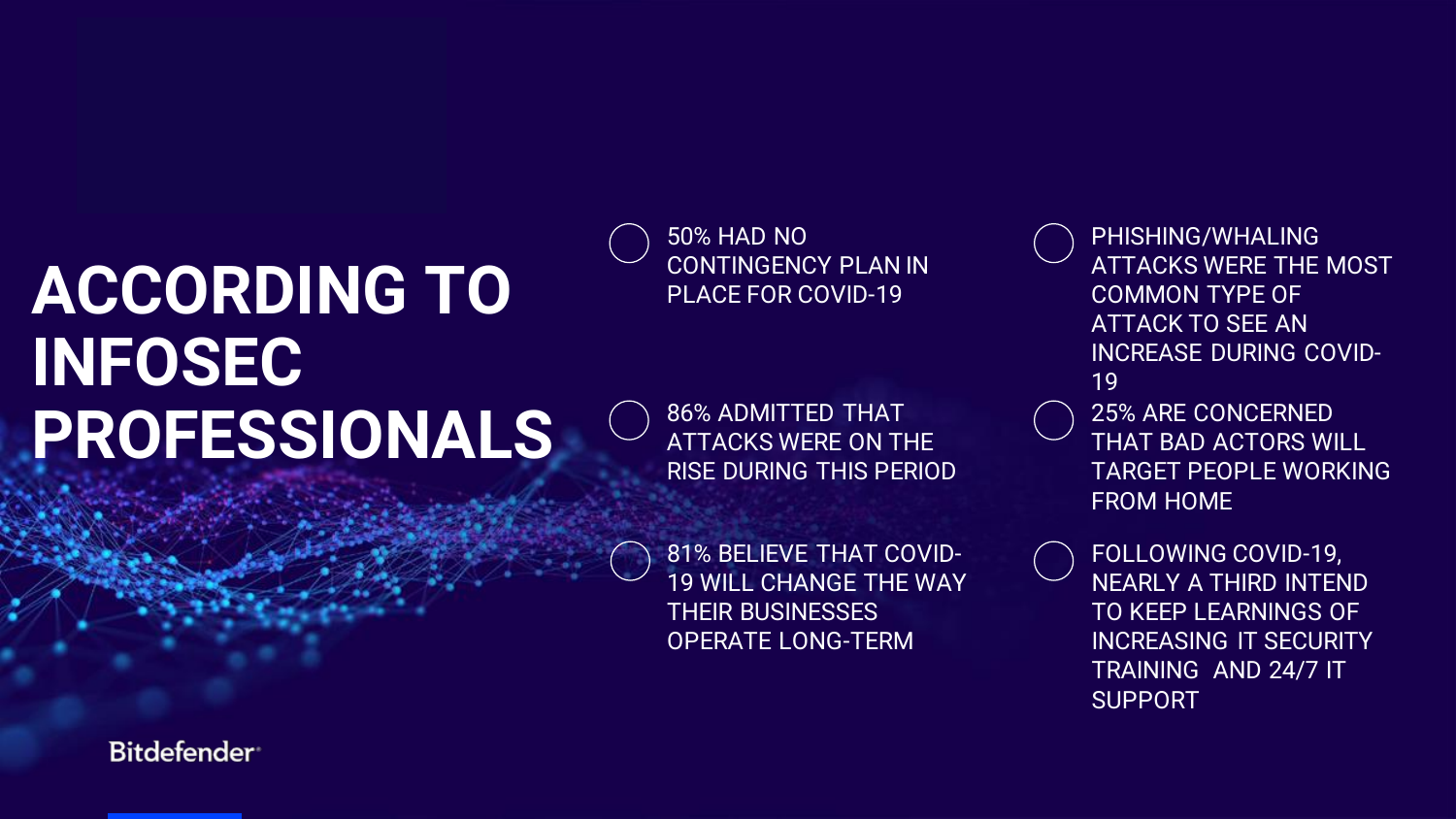# A LACK OF FORWARD PLANNING COMES AT GREAT RISK

Half of infosec professionals (50%) revealed that their organisations didn't have a contingency plan in place, or didn't know if they did, for a situation like COVID-19 or a similar scenario.



Question: Did your organisation have a contingency plan in place for a situation like COVID-19 or something similar that could have resulted in a similar outcome (eg. people working from home)?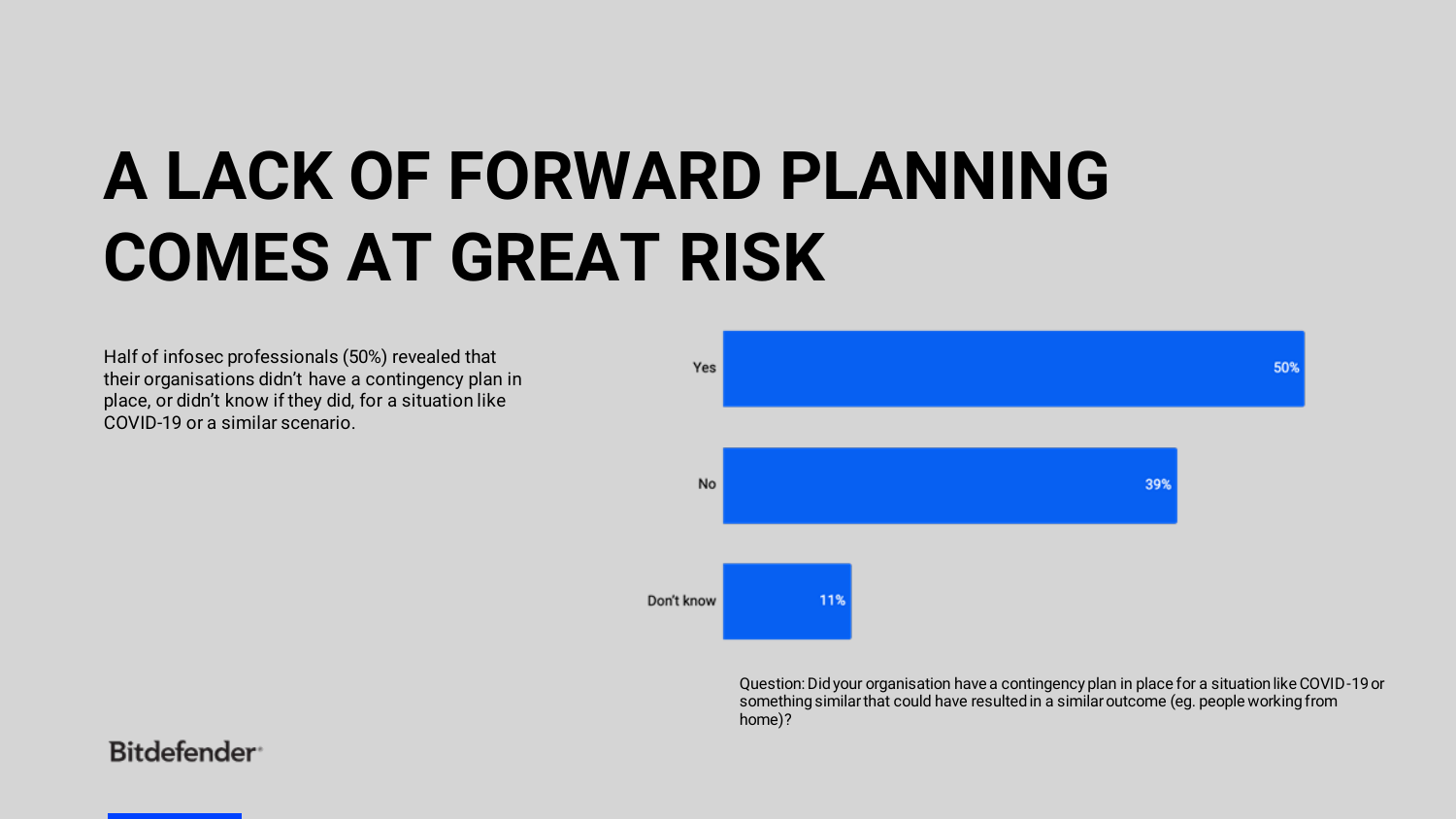## 86% of infosec professionals admitted that attacks in the most common attack vectors were on the rise during COVID-19.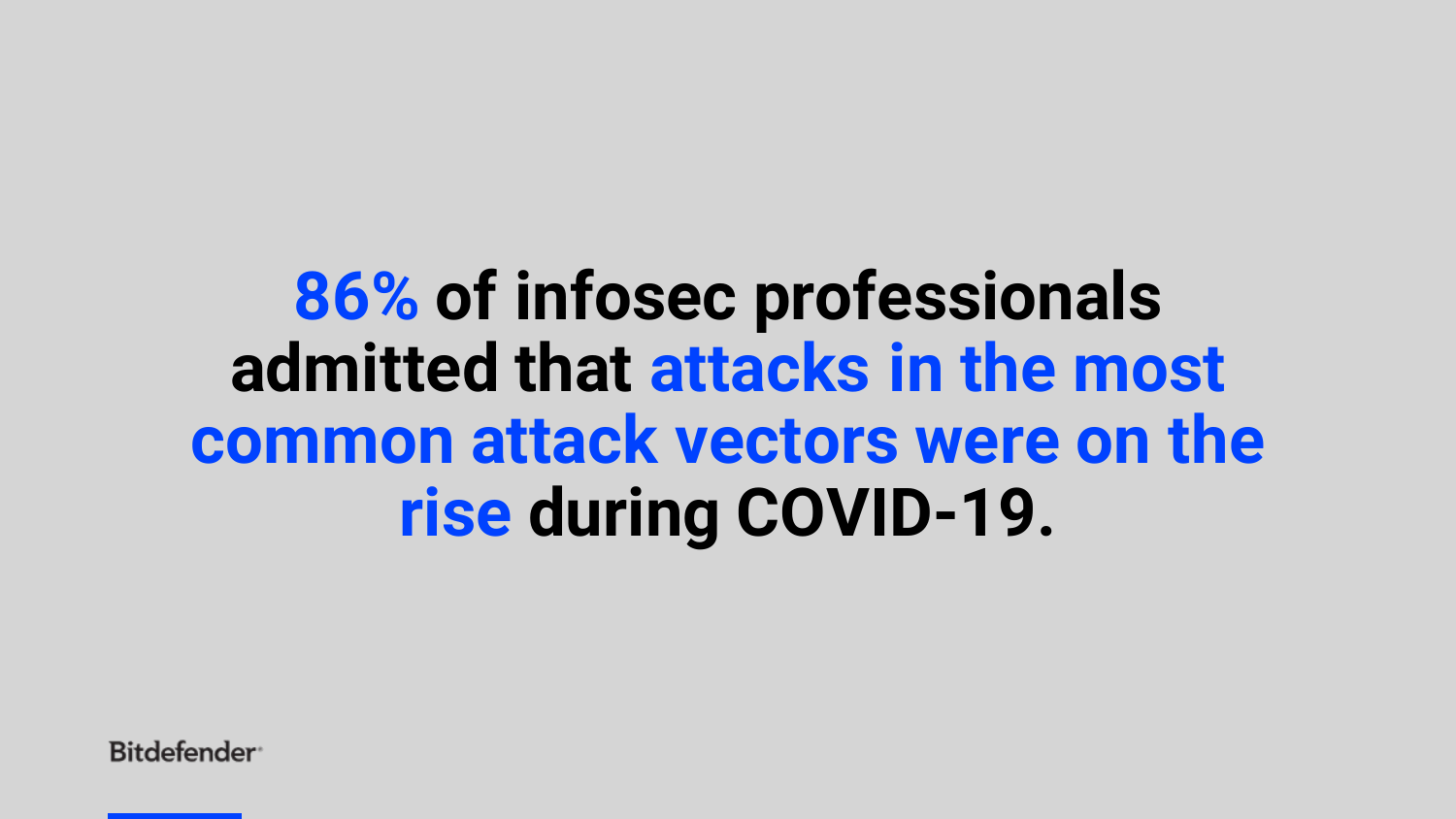## BUSINESS OPERATIONS WILL CHANGE LONG-TERM

Infosec professionals know that strategic changes need to be made rapidly. The significant majority (81%) believe that COVID-19 will change the way their businesses operate in the long-term  $-$  a figure that jumps to 92% for those working in energy and 87% for those working in hospitality.



Question: Do you believe the COVID-19 pandemic will change the way your business operates long-term?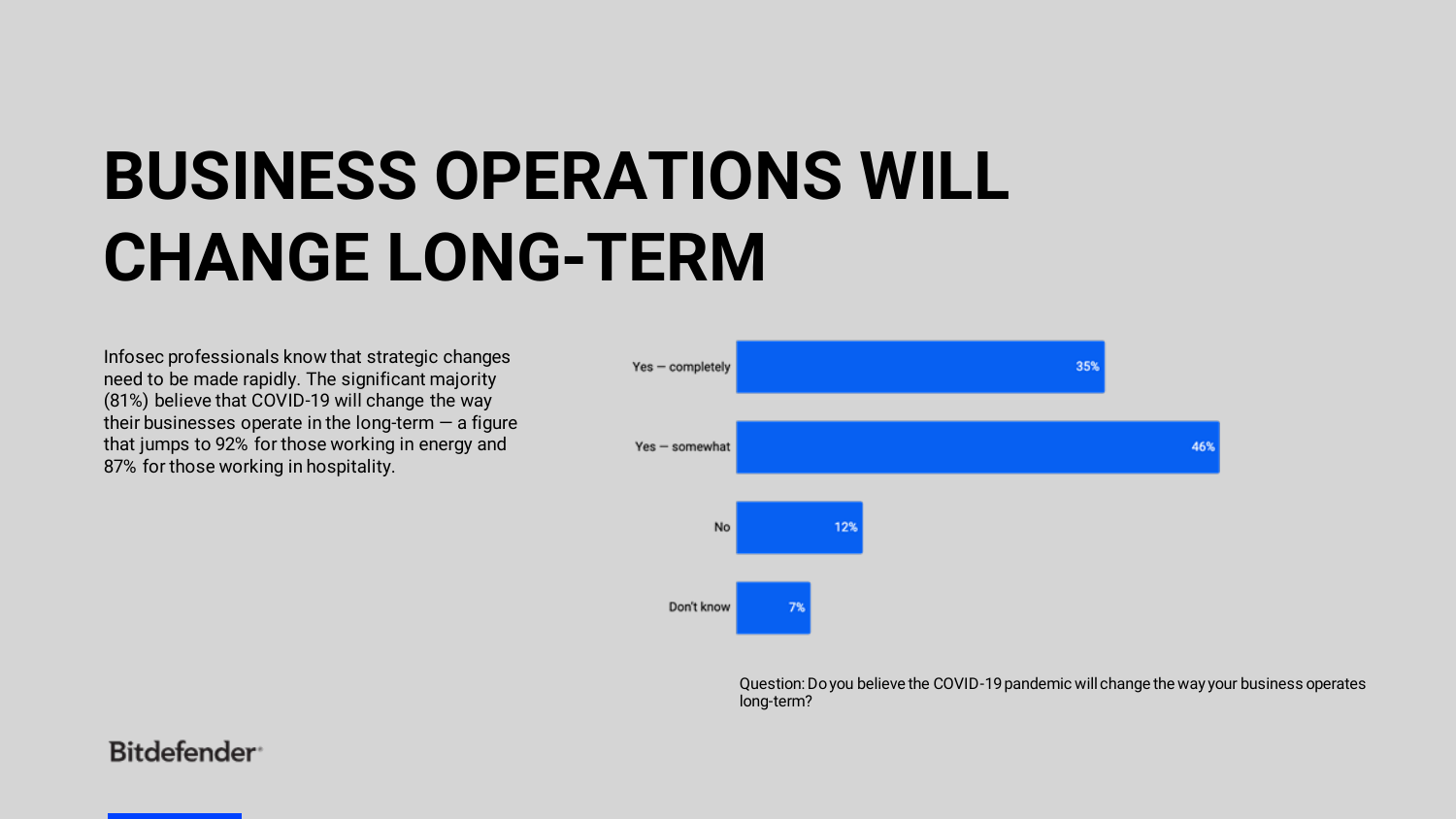# THE RISKS ARE IMMEDIATE

and felt by some more than others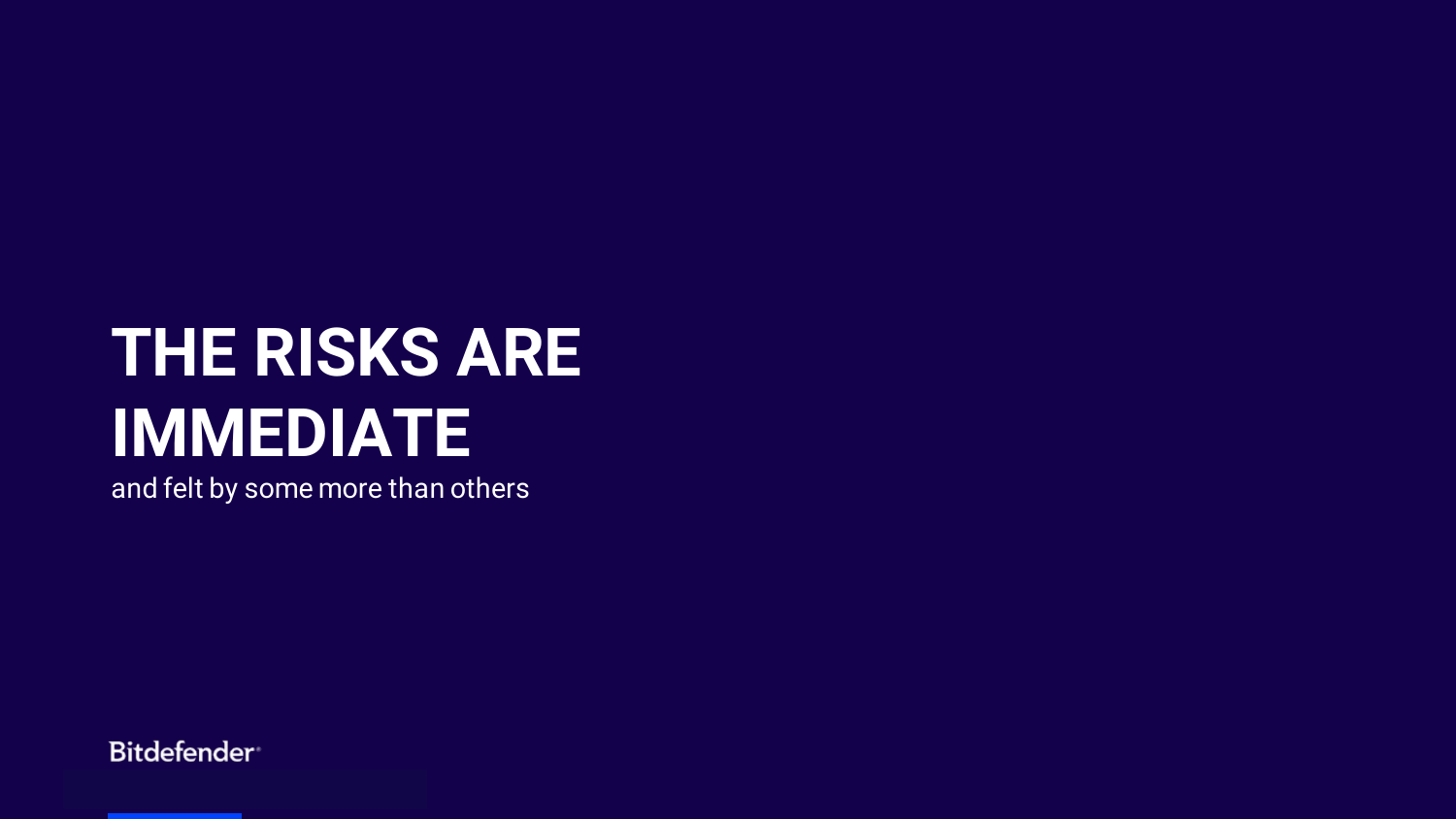Rapid changes to business however often pose excellent opportunities for malicious actors to gain access to corporate information. Infosec professionals report that, in their opinion, phishing or whaling attacks (26%), ransomware (22%), social media threats/chatbots (21%), cyberwarfare (20%), trojans (20%) and supply chain attacks (19%), have risen during the pandemic  $-$  and that is to name but a few attack vectors.



Question: In your opinion, which of the following attacks, if any, increased within your company during COVID-19?

THERE'S AN UNDENIABLE BELIEF THAT ATTACKS ARE ON THE RISE DURING COVID-19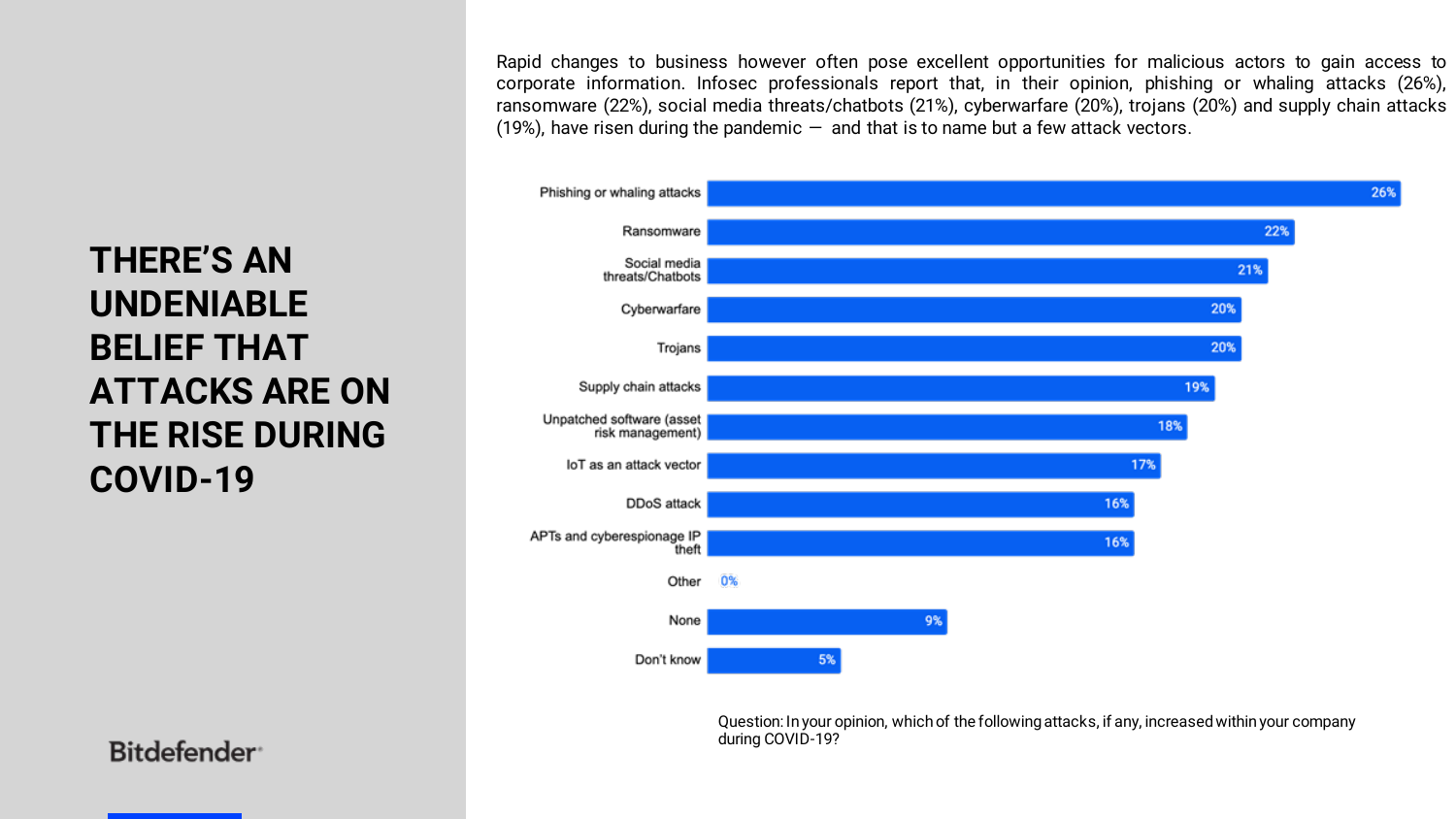While this perceived rise in attacks is alarming, the rate at which attacks have seemingly increased is even more concerning. According to infosec professionals, they believe supply chain attacks, cyberwarfare and IoT as an attack vector were up by 38%. In addition, ransomware was believed to be up by 31%, and DDoS attacks by 36%.



Question: How much did you see these attacks increase by?

SUPPLY CHAIN ATTACKS, **CYBERWARFARE** AND IoT AS AN ATTACK VECTOR ARE THE BIGGEST **CONCERNS**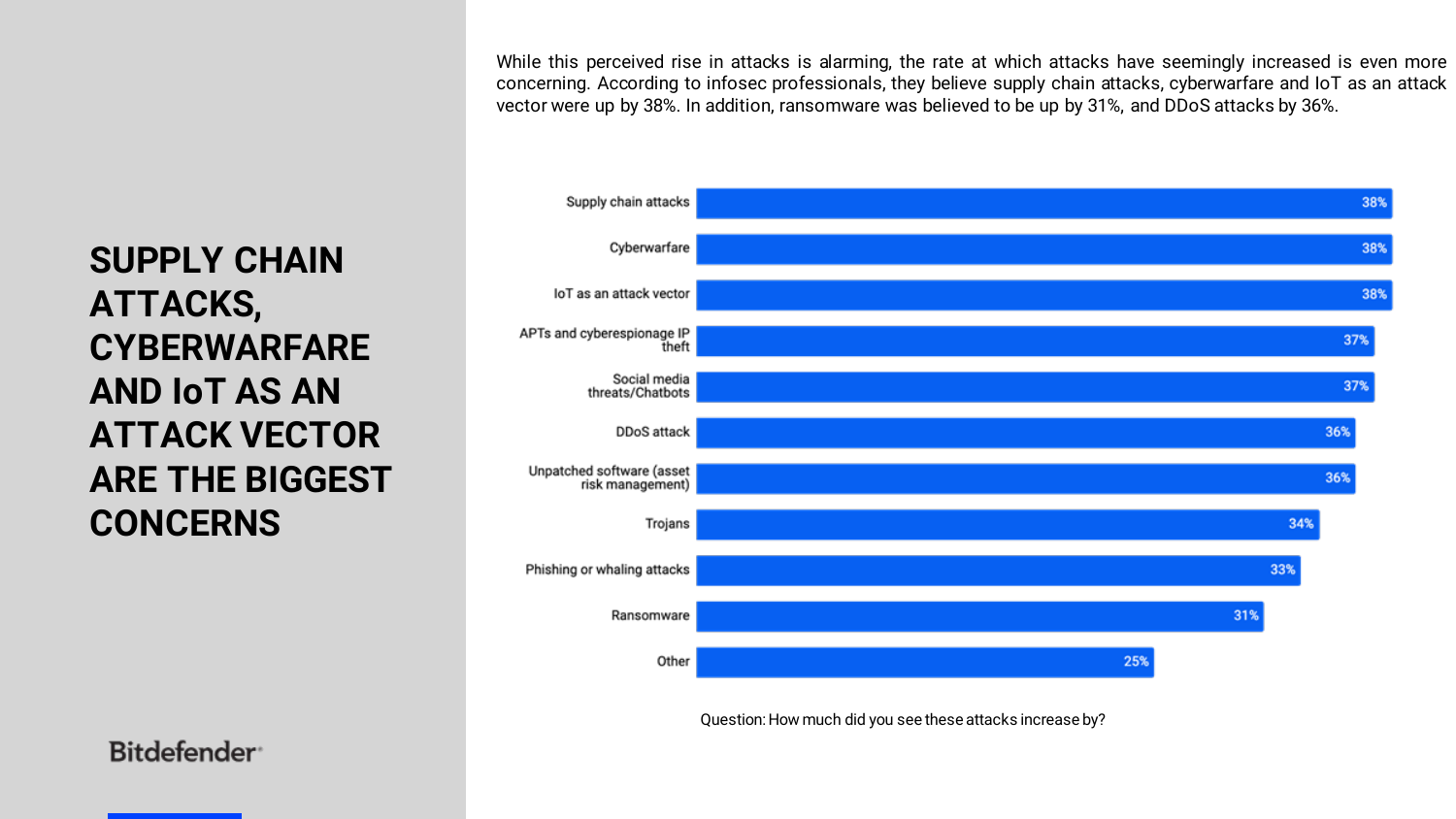As more employees work from home than ever during the pandemic and possibly many more will want to in the future, infosec professionals are concerned about the security implications. More than one in three (34%) say they fear that employees are feeling more relaxed about security issues because of their surroundings, while others say that employees not sticking to protocol, especially in terms of identifying and flagging suspicious activity, is a worry (33%).



Question: What security risks are you most concerned about when employees work from home? (Not just in the context of COVID-19 but in general)

EMPLOYEES WORKING FROM HOME NOW, AND IN THE FUTURE, RAISE MORE CONCERNS FOR INFOSEC PROFESSIONALS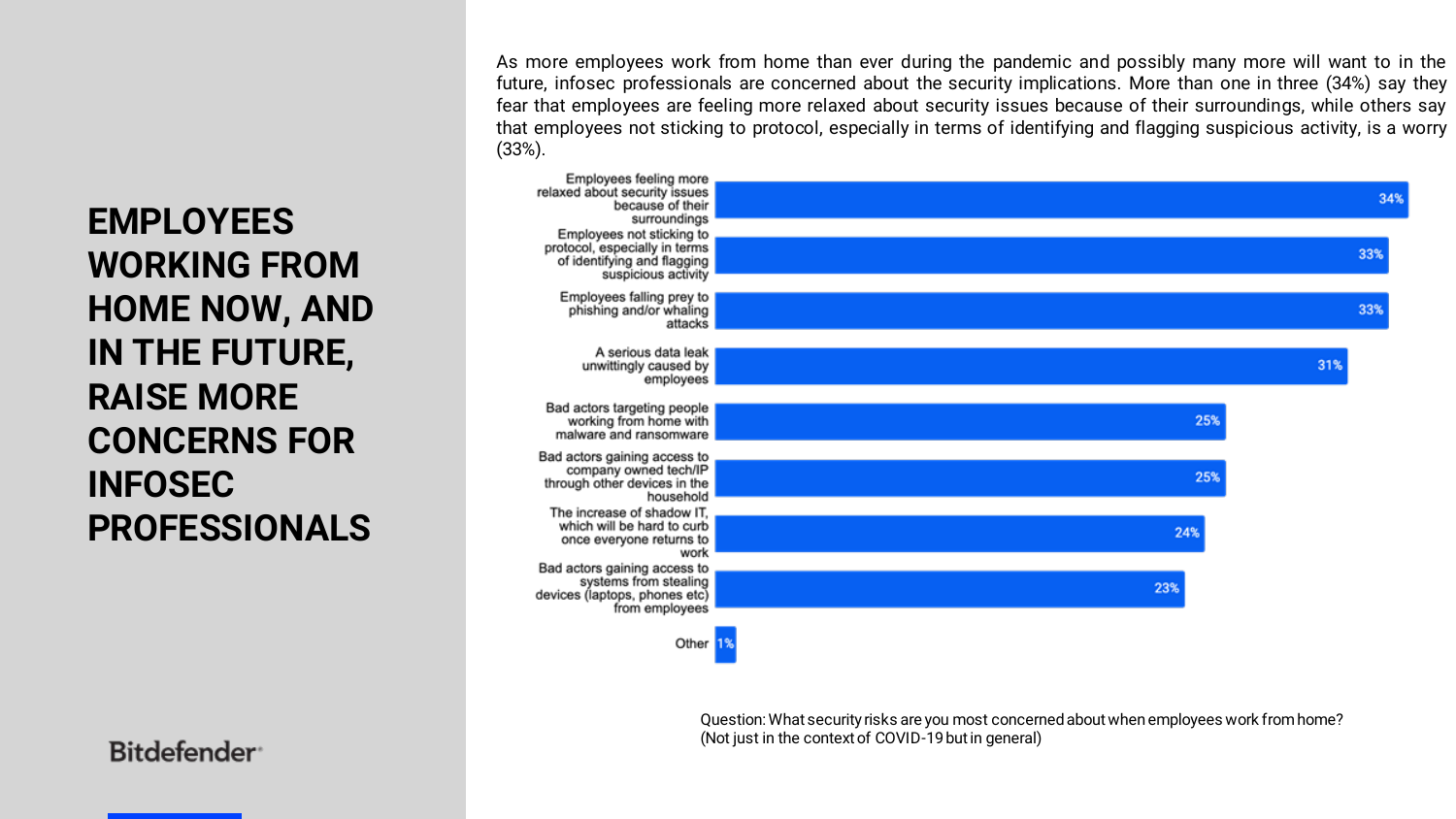OUTSIDE OF ATTACK VECTORS, THERE ARE OTHER RISK FACTORS IN EMPLOYEES WORKING FROM **HOME** 

Bitdefender<sup>®</sup>

Infosec professionals have also identified specific risks related to home working. Two in five say that employees using untrusted networks is a risk to their organisation, and 38% say there is a definitive risk in another person having access to an employee company device. But the risk factors don't end there. Just over a third (37%) go on to say that using personal messaging services for both business and personal reasons poses a risk, and they also see unintended company information disclosure as a hazard to contend with.



Question: What are the security risks for your organisation when employees are working remotely?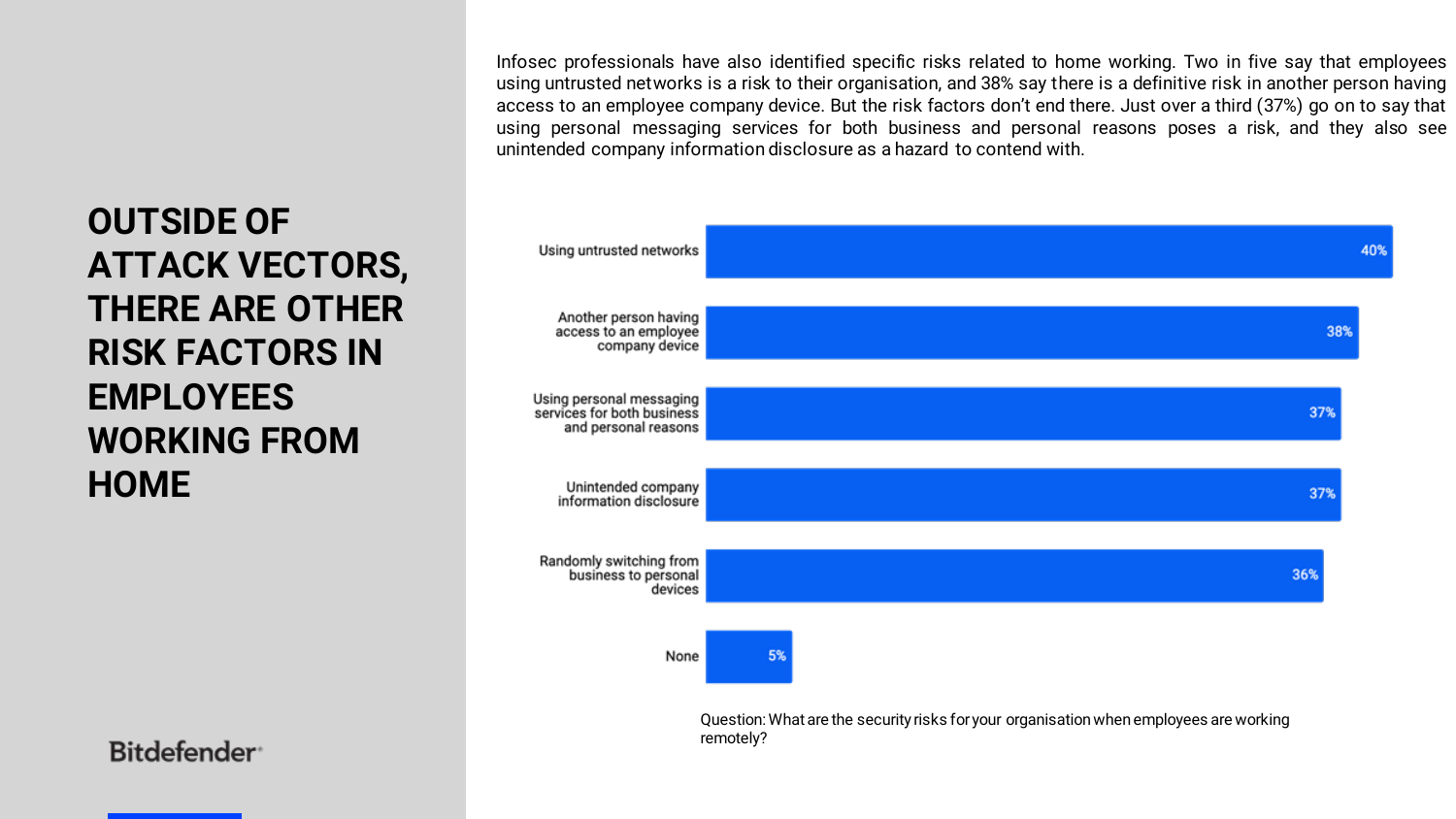FINANCIAL SERVICES AND HEALTHCARE ARE BELIEVED TO BE THE HARDEST HIT INDUSTRIES

Bitdefender<sup>®</sup>

While there is no doubt that all industries are at risk of cybercrime, respondents revealed that they believe that financial services (43%), healthcare (including telemedicine) 34%, and the public sector (29%) to be the hardest hit industries in terms of increase in cyber security attacks during COVID-19.



Question: Which of the following sectors, if any, do you believe would have seen the biggest increase in cyber attacks during COVID-19?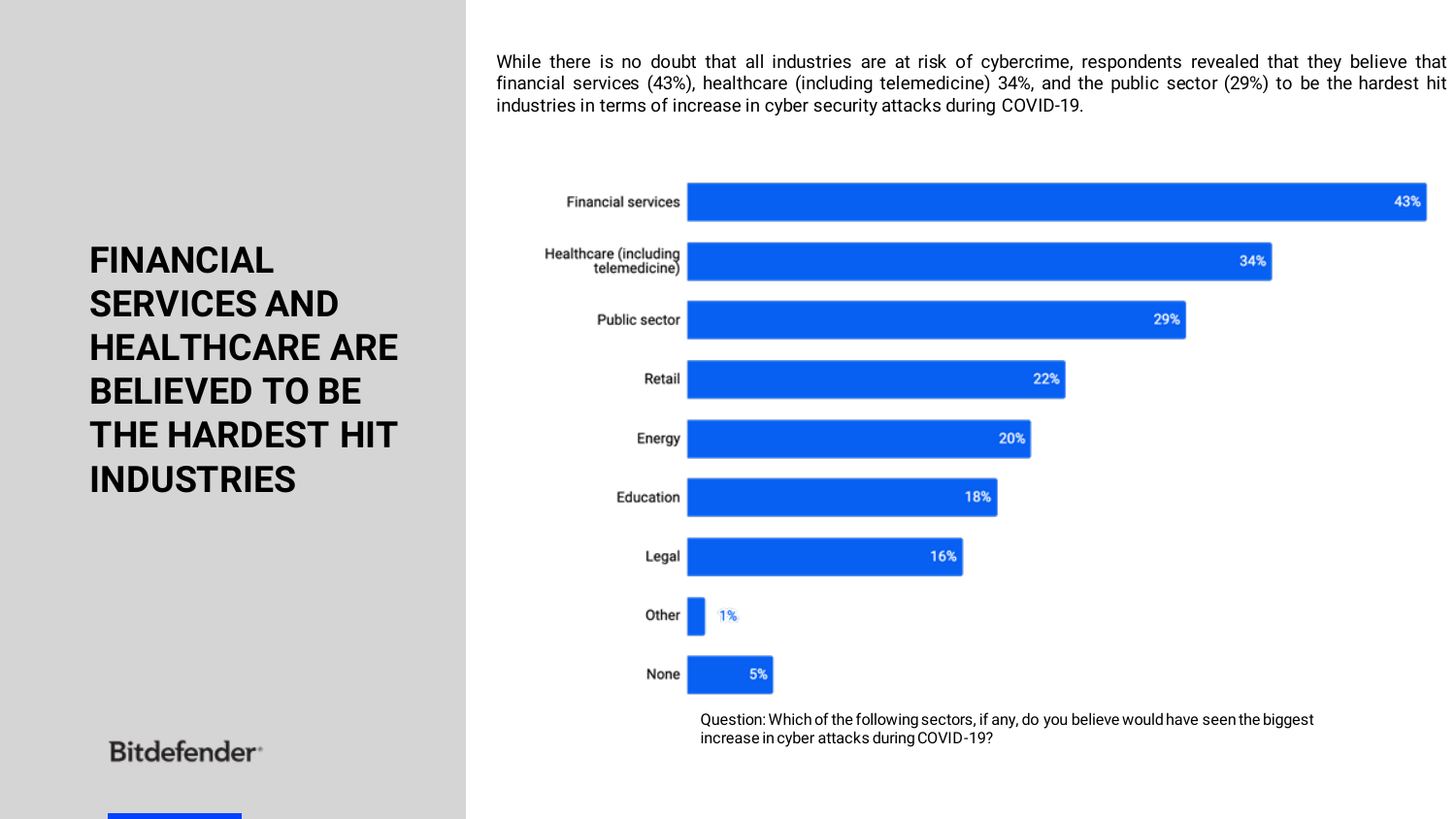### CHANGE IS AFOOT

and long-term plans are unfolding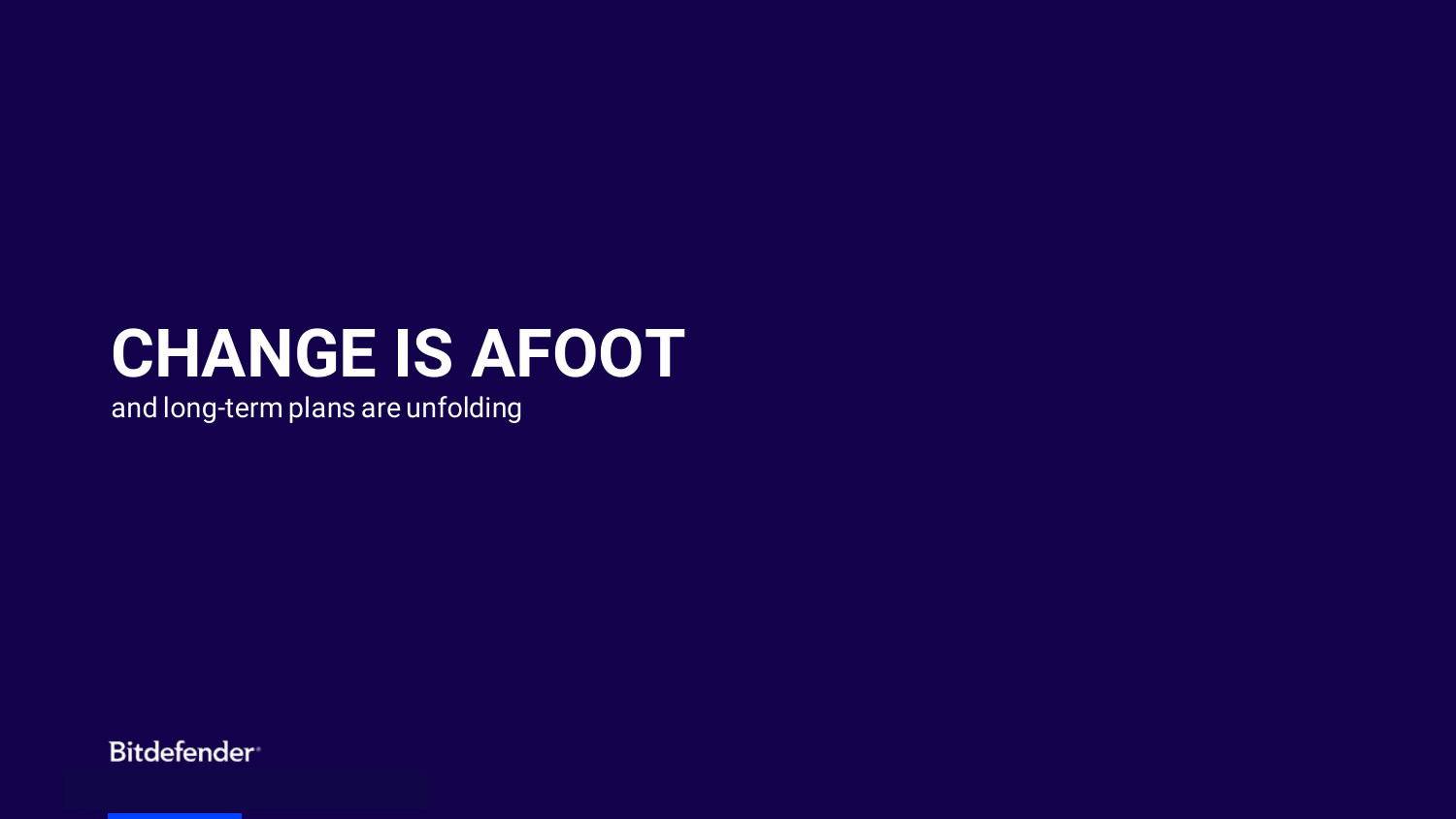As a result of the increase in home working, many changes have been made to security strategies. Yet, despite their fears of a rise in attacks, only 14% have invested a significant amount of money in upgrading security stacks, 12% have bought additional cybersecurity insurance, and only 11% have implemented a zero trust policy  $-$  all of which indicates more changes are still to be made.



Question: Have you made any changes to your security strategy as a result of more people working from home?' what changes have you made?

MULTIPLE CHANGES ARE ALREADY TAKING PLACE IN **SECURITY** STRATEGY, YET INVESTMENT IN KEY AREAS REMAINS LOW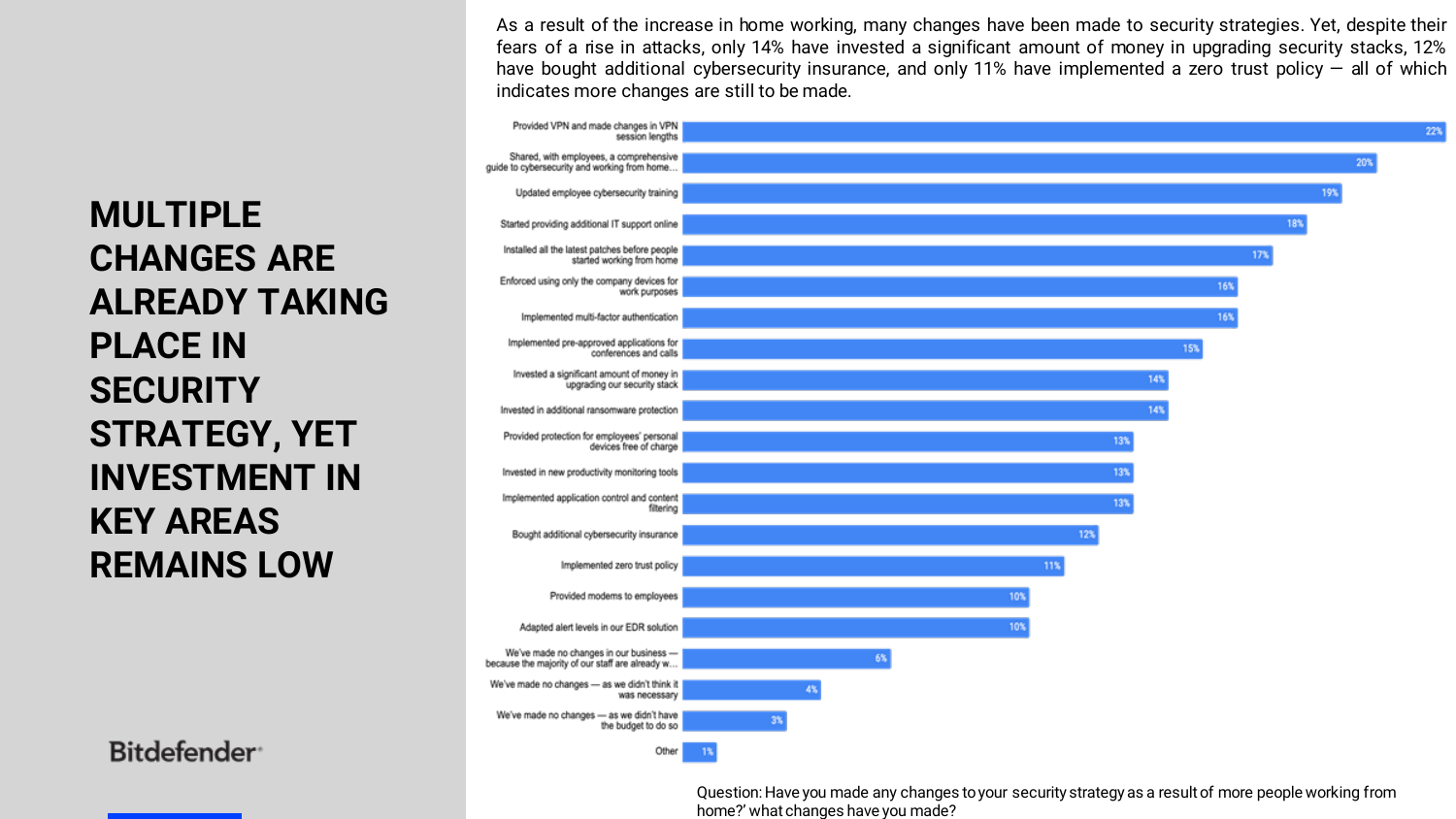The pandemic has provided a valuable opportunity to infosec professionals to learn how to tackle changes in workforce patterns, and how to plan for unexpected events. One in three infosec professionals (31%) say they intend to keep 24/7 IT support, and will increase the number of training sessions in IT security for employees. Almost a quarter (23%) have also cited that they are going to increase the cooperation with key business stakeholders when defining cybersecurity policies, and an equal percentage will increase outsourcing IT security expertise.



Question: What are the learnings that you intend to keep in your cybersecurity policy long term following COVID-19?

COVID-19 HAS PROVIDED AN OPPORTUNITY TO **REASSESS** STRATEGY, AND KEY LEARNINGS WILL BE TAKEN FORWARD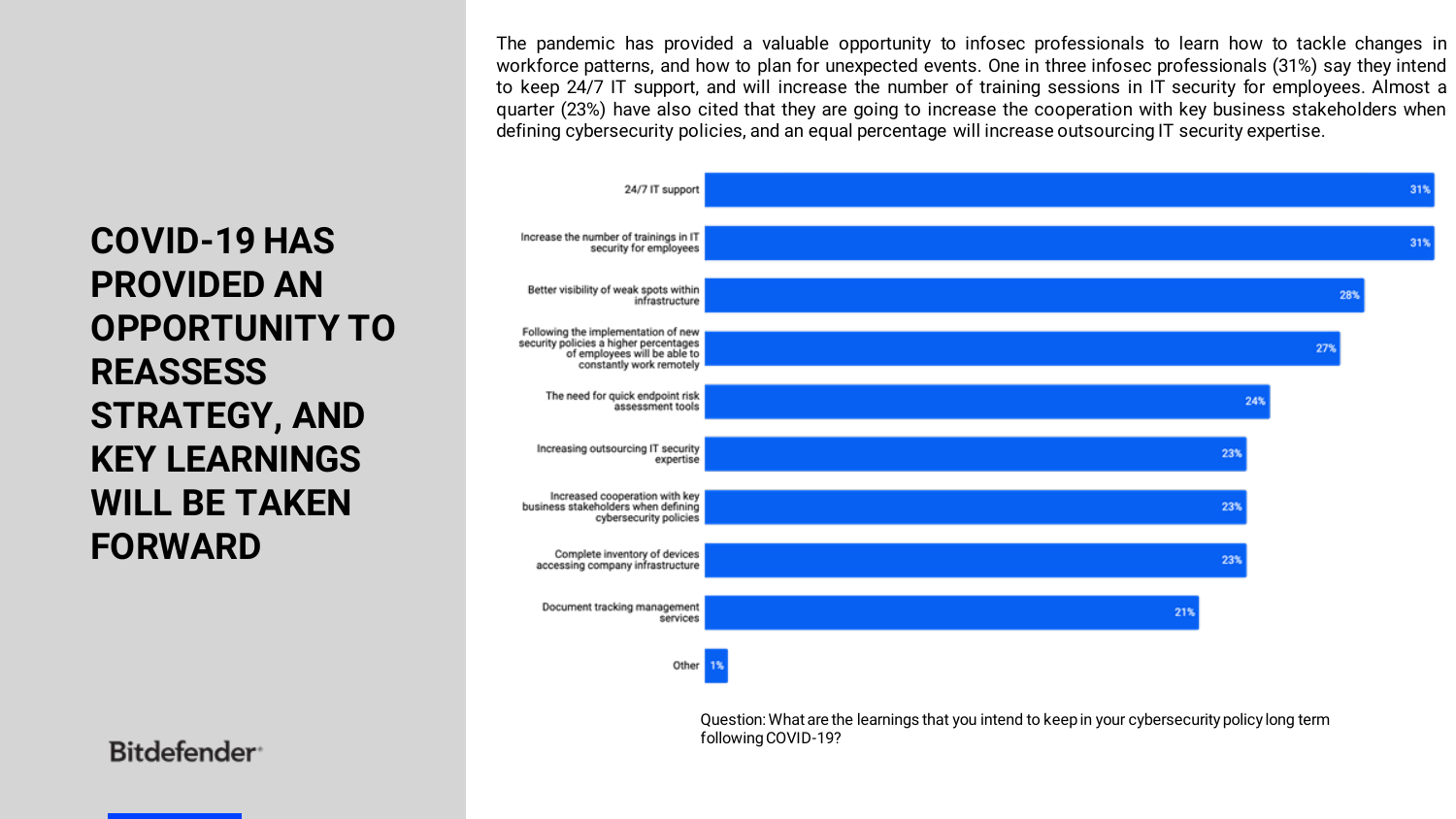*"Change is an undeniable threat to cybersecurity, as is being unprepared. The stakes are high in terms of loss of customer loyalty and trust — not to mention to the bottom line.* 

*"COVID-19 has however presented infosec professionals with the opportunity to reassess their infrastructure and refocus on what end users/employees really need*  and want, in terms of cybersecurity support. The 10 in 10 Indelible Impact of *COVID-19 on Cybersecurity Study, reveals that unprecedented change does pose risks, but that it also provides an opportunity to reassess strategy. It is also evident that, despite identifying risks, there is still a need for further investigation into what investments need to be made to ensure that corporate data and employees are both safe from bad actors. While it's a challenge to make changes now, it will shore up business for the future and many more unknown scenarios."*

Liviu Arsene, Global Cybersecurity Researcher at Bitdefender.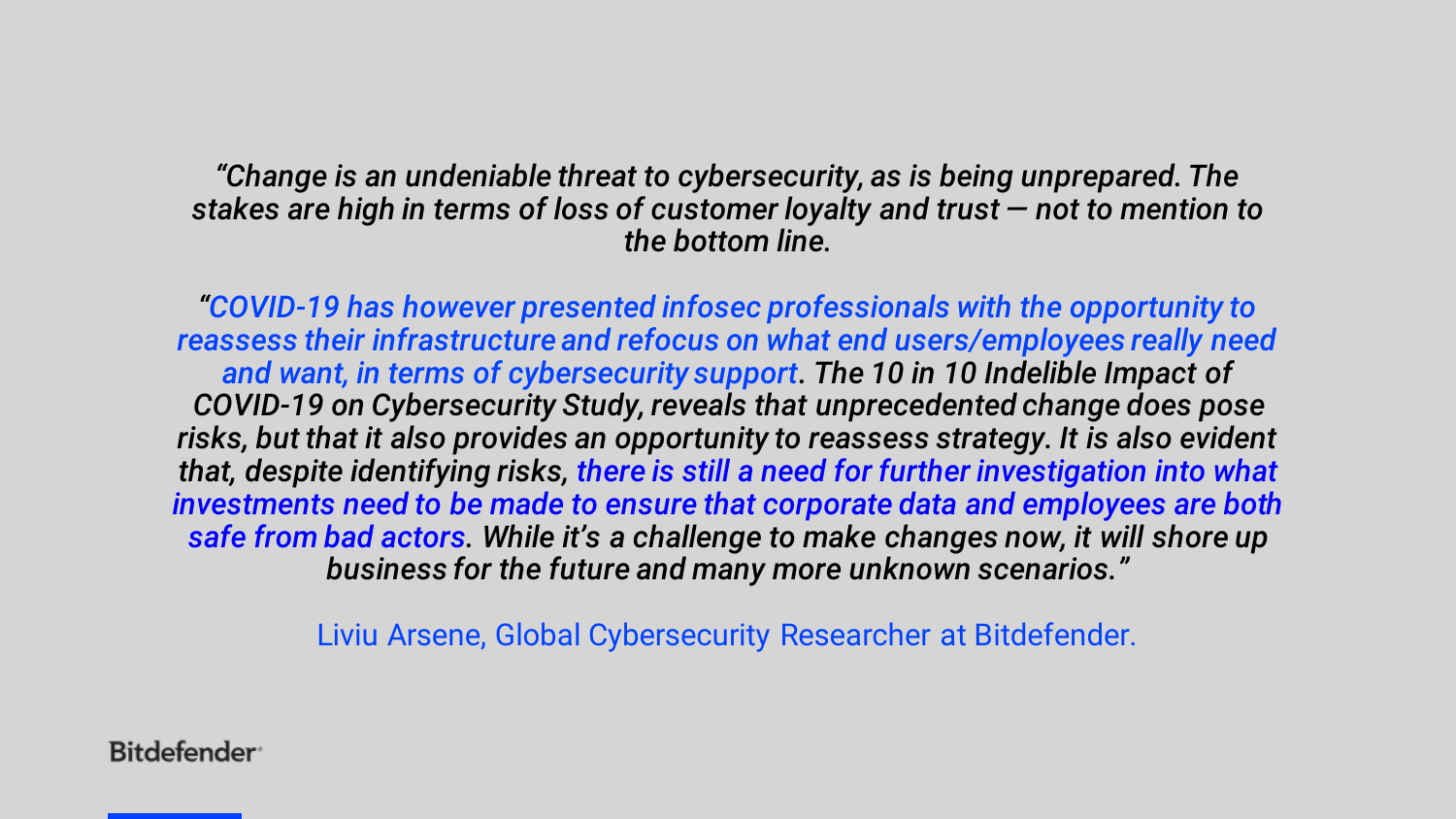### ABOUT THE RESEARCH

The Indelible Impact of COVID-19 on Cybersecurity Study was conducted among 6,724 Security and IT workers in May 2020 across the UK, US, Australia/New Zealand, Germany, France, Italy, Spain, Denmark and Sweden. Representing a broad cross-section of organisations and industries, from fledgeling SMEs, through to publicly listed 10,000+ person enterprises. The report, which will form part of the yet to be released 10 in 10 Study, details the pressures faced by IT professionals during the COVID-19, how these pressures are testing the effectiveness of security measures and the changes they will need to make within their organisations as a result.

All audience members utilise and/or have decision-making power over data security solutions and software security products. The interviews were conducted online by Sapio Research in May 2019 using an email invitation and an online survey.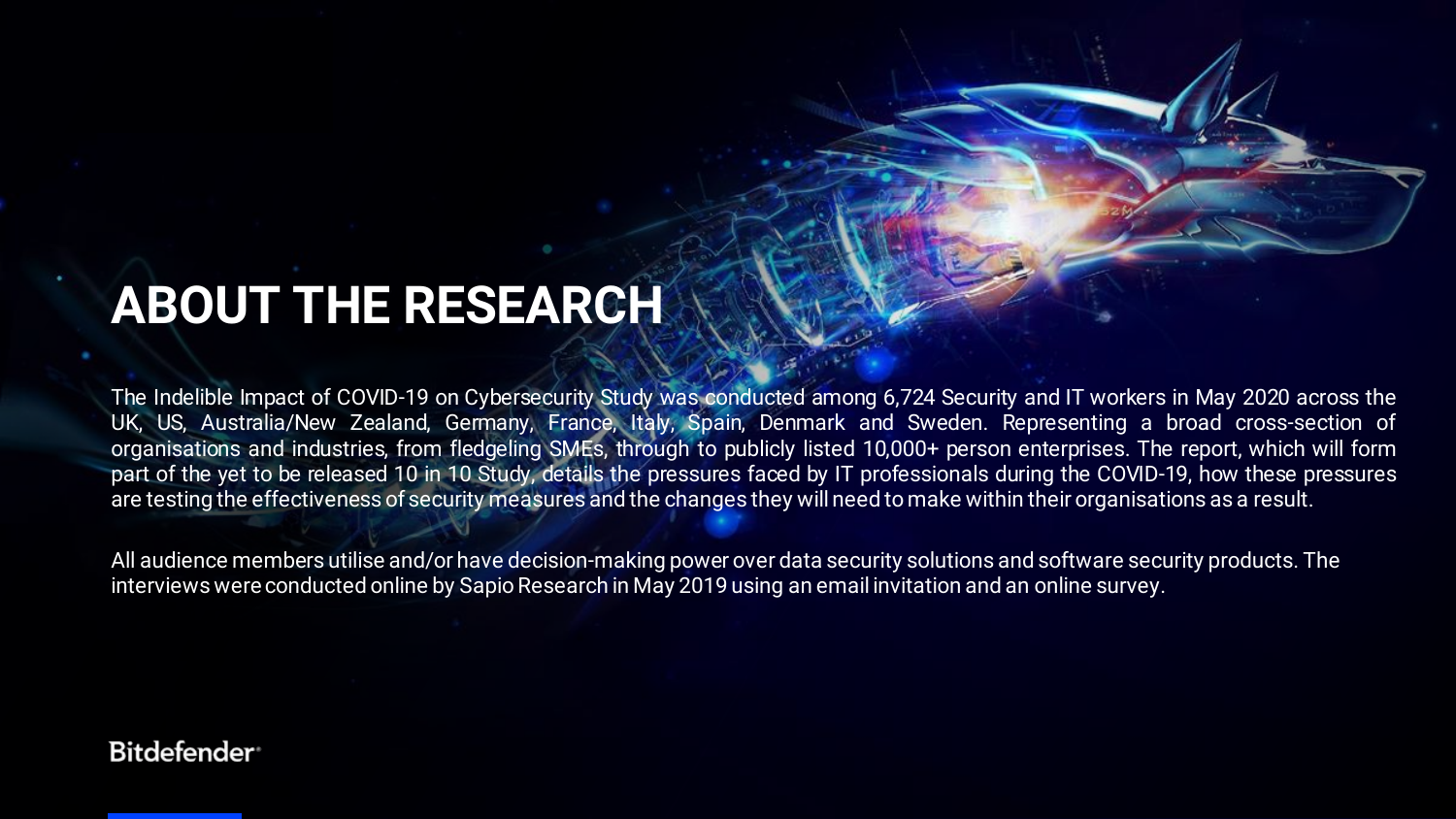### RESPONDENTS BY GEOGRAPHY AND JOB ROLE





**Job role**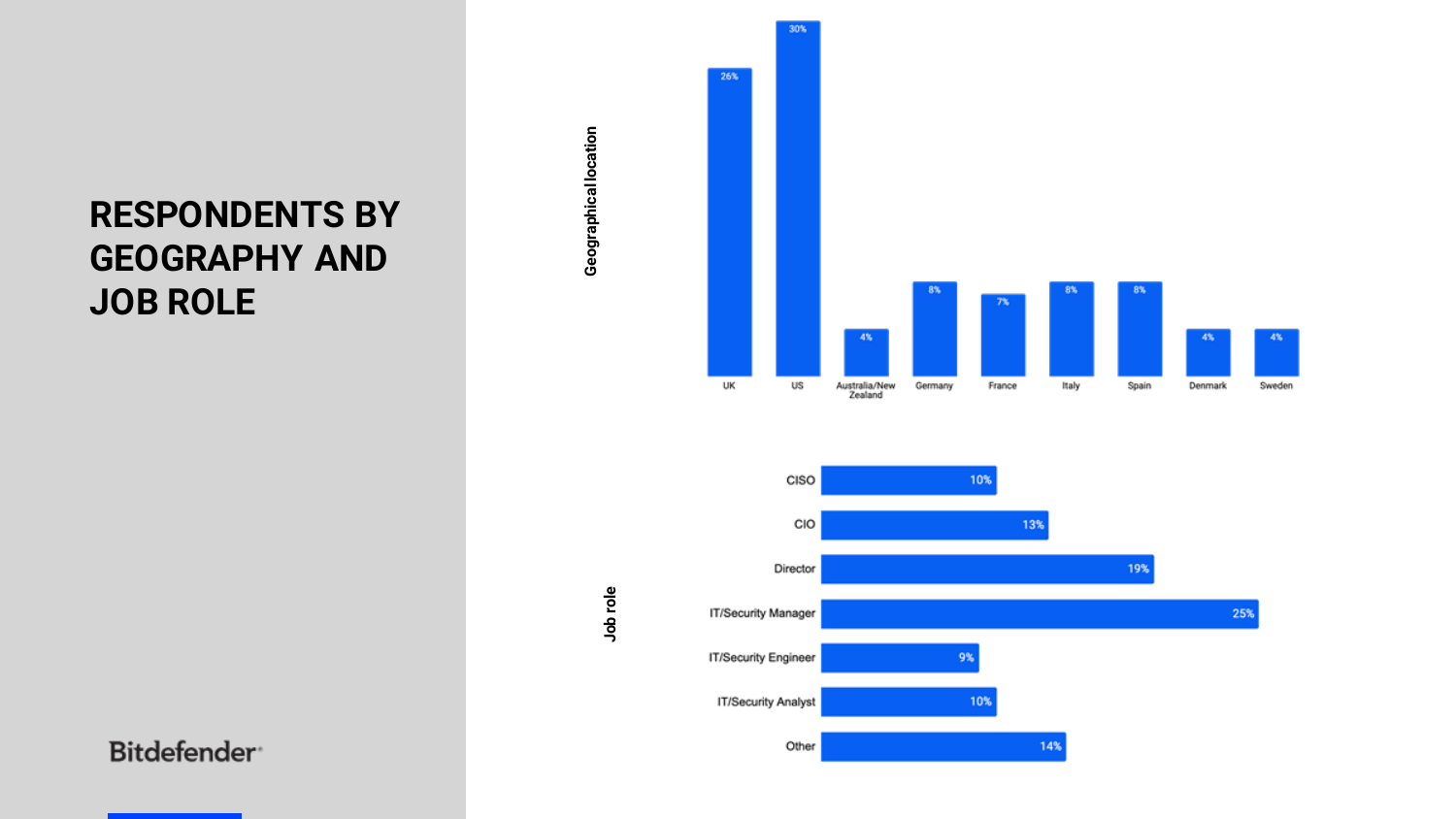### RESPONDENTS BY ORGANISATIONAL SIZE AND **INDUSTRY**



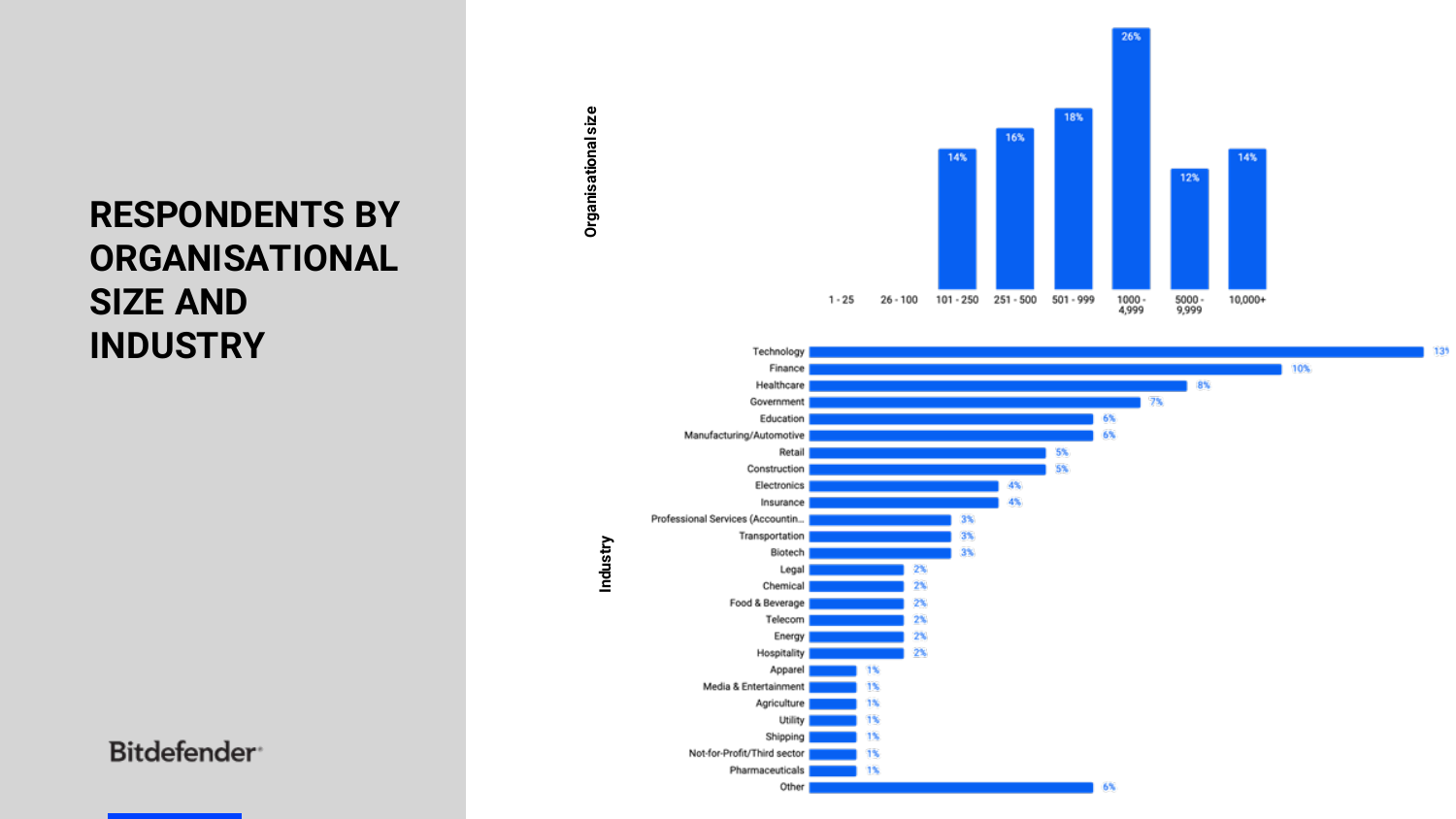### ABOUT BITDEFENDER

Bitdefender is a global cybersecurity leader protecting over 500 million systems in more than 150 countries. Since 2001, Bitdefender innovation has consistently delivered award-winning security products and threat intelligence for the smart connected home, mobile users, modern businesses and their networks, devices, data centers andCloud infrastructure.

Today, Bitdefender and its Labs is also the provider vendor of choice, embedded in over 38% of the world's security solutions. Recognized by industry, respected by vendors and evangelized by customers, Bitdefender is the cybersecurity company you can trust and rely on.

#### Contact Us

[bitdefender.com](https://www.bitdefender.com/) [publicrelations@bitdefender.com](mailto:publicrelations@bitdefender.com) [twitter.com/Bitdefender\\_Ent](https://twitter.com/Bitdefender_Ent)